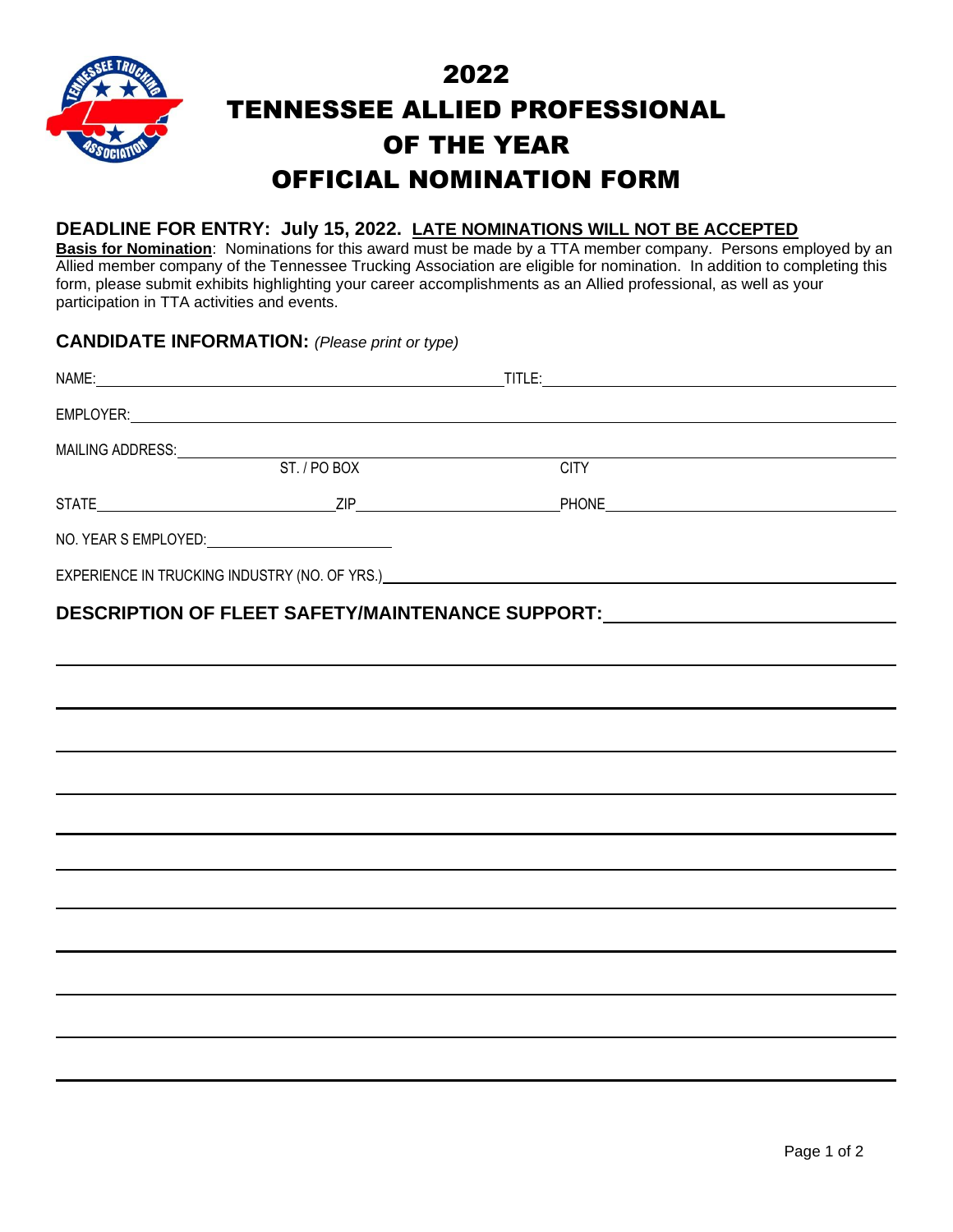#### **TENNESSEE ALLIED PROFESSIONAL OF THE YEAR NOMINATION FORM**

**SAFETY/MAINTENANCE PROGRAM STRUCTURE** - i.e. training, meetings, award/incentive programs, management involvement, council support, sponsorships **(ENCLOSE SUPPORTING DOCUMENTS)**.

#### **1. LIST MEMBERSHIP IN LOCAL, STATE, AND NATIONAL SAFETY/MAINTENANCE COUNCILS:**

#### **2. LIST POSITIONS OR OFFICER POSITIONS HELD IN THE ABOVE COUNCILS:**

#### **3. AWARDS RECEIVED:**

**4. RECORD OF SAFETY/MAINTENANCE TEACHING OR TRAINING:**

#### **5. RECORD OF FORMAL EDUCATION/TRAINING:**

**PERSON MAKING THE NOMINATION:**

**TITLE**: **DATE**:

#### PRESENTATION OF AWARDS WILL BE AT THE TTA 92<sup>nd</sup> Annual Convention

September 18-20, 2022 at the Sandestin Hilton Resort in Destin, FL

**Mail to:** Tennessee Trucking Association • 4531 Trousdale Drive • Nashville, TN 37204 • 615-777-2882 • Fax 615-777-2024